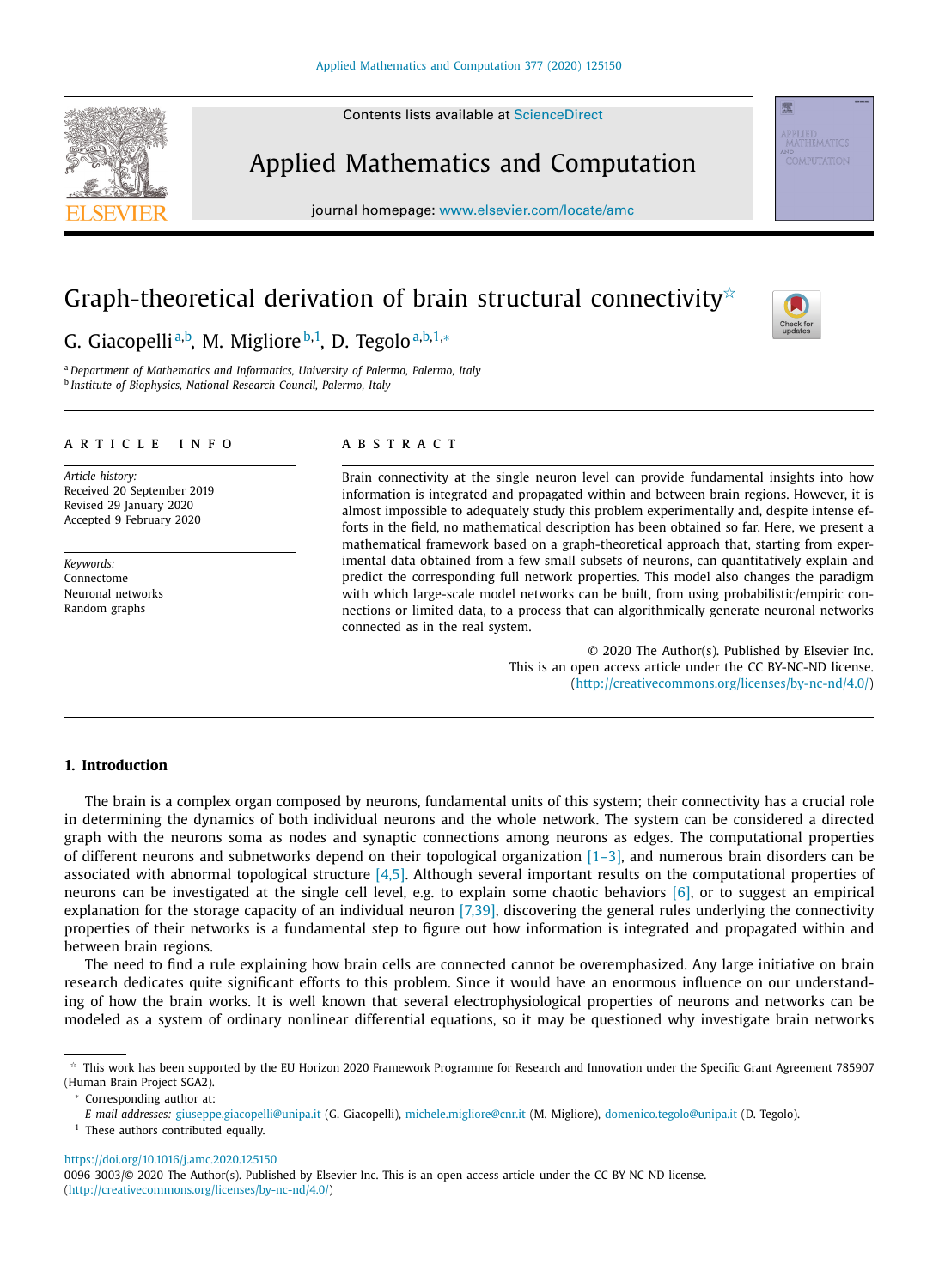with graph theory. The rationale is that graph theory has been proven to be of a great help in understanding network properties and operations. Infection models such as the Susceptible Infected (-Recovered) (SI  $(R)$ ) [\[8\],](#page-14-0) are typical examples. In these cases, a model that takes adequately into account the heterogeneity of the degrees observed in various real networks represents the underlying network topology. Furthermore, Aledo et al. in [\[9\]](#page-14-0) highlight a network of attractors in which the graphs allow a better understanding of the system dynamics.

Since the central nervous system can be considered a complex network consisting of a large number of mutually interacting excitatory and inhibitory neurons, it is appropriate to define a mathematical model capable of representing the distribution of a large neuronal network [10-14]. Herculano-Houzel et al. estimated that the central nervous system network involves more than 86 billion neurons [\[15\],](#page-14-0) this implies fourfold synaptic connections and an enormous equivalent processing per second. Therefore, understanding neuronal distributions and their relative functioning is a challenge that has fascinated researchers in recent decades.

The different scientific areas of mathematics appear among those that can give insightful contributions for a better understanding of the neuronal distribution and related interconnections. Theoretical and applicative advances in the area of graph theory provide a convenient framework for the study of brain structural connectivity, a problem that has not been solved so far. In humans, the current state of the art relies on experimental data of macroscopic connectivity obtained from diffusion tractography [\[16\],](#page-14-0) but its resolution and the problems with its validation makes it practically impossible to investigate the single cell connectome  $[17]$ . Anatomical tracers in non-human studies (reviewed in  $[18]$ ) give more information, but they are still based on specialized labeling methods that also have shortcomings [\[19\].](#page-14-0) Therefore, it should be clear that discovering the general rules underlying the connectivity properties of brain cells is a fundamental step to figure out how information is integrated and propagated within and between brain regions.

Here we suggest an innovative model, exploiting the properties of exponential and power-law models. We were able to use the available, but necessarily sparse, experimental data to generalize the rules underlying brain connectivity. This will provide the basis for a better interpretation of experimental data, for analyzing in more details how the brain processes information and, ultimately, to build large-scale model networks reproducing the observed connectivity. The model is tested against detailed experimental and large-scale modeling data on the hippocampus and neocortex.

#### **2. Materials and methods**

#### *2.1. Principles of graph theory*

We start by defining:

- 1. a graph as an entity  $G = (V, E)$  composed by a number of nodes  $N_G = V(G)$ ,
- 2. a set of edges  $E(G) \subset V(G) \times V(G)$ ,
- 3.  $D_G(i)$  as the number of the edges, where *i* is the node number (also called a vertex),
- 4. an adjacency matrix  $A = (a_{ij})$  as

$$
a_{ij} = \begin{cases} 1, & \text{if } (i, j) \in E(G) \\ 0, & \text{if } (i, j) \notin E(G) \end{cases}
$$

In this paper we will consider only directed graphs. In a directed graph the vertex have independent incoming and outgoing connections. The adjacency matrix is thus asymmetrical, and we need to distinguish between the in- and outdegree of a vertex *i*, i.e. the number of incoming and outgoing edges respectively. We will denote them as  $D^I_G(i)$  and  $D^O_G(i)$ , respectively.

#### *2.2. Exponential and power law models*

In order to illustrate how our algorithm is implemented, consider the two well-known classes of random graphs, called exponential (introduced in  $[20]$ ) and power law (described in  $[21]$ ). In an exponential model, the probability that exist an edge starting from node *i* and arriving at node *j* is exactly *p*, a constant, for any distinct *i* and *j* and the in- and out-degree distribution are

$$
P(DGI = k) = P(DGO = k) = pk(1 - p)N-1-k{N-1 \choose k}.
$$

The model is called exponential because the tail of the functions describing the indegree and outdegree decays faster than any power law. In power law networks, called BA models (from Barabasi and Albert, who first described them in [\[22\]\)](#page-14-0), the underlying assumption is the existence of a preferential connection between nodes, and the probability for a node to have *k* connections decreases as  $k^{-\gamma}$ . The construction of a power law model is based on an integer positive random variable  $\Sigma$ , with distribution  $\sigma_k$ , and expected value *c* ( $c = \mathbb{E}(\sigma_k)$ ). As previously demonstrated [\[21\],](#page-14-0) for degrees *k* much greater than an arbitrary constant *a*, the indegree distribution can be approximated by

$$
p_k^l = \frac{B(k+a, 2+\frac{a}{c})}{B(a, 1+\frac{a}{c})} \approx k^{-(2+\frac{a}{c})},
$$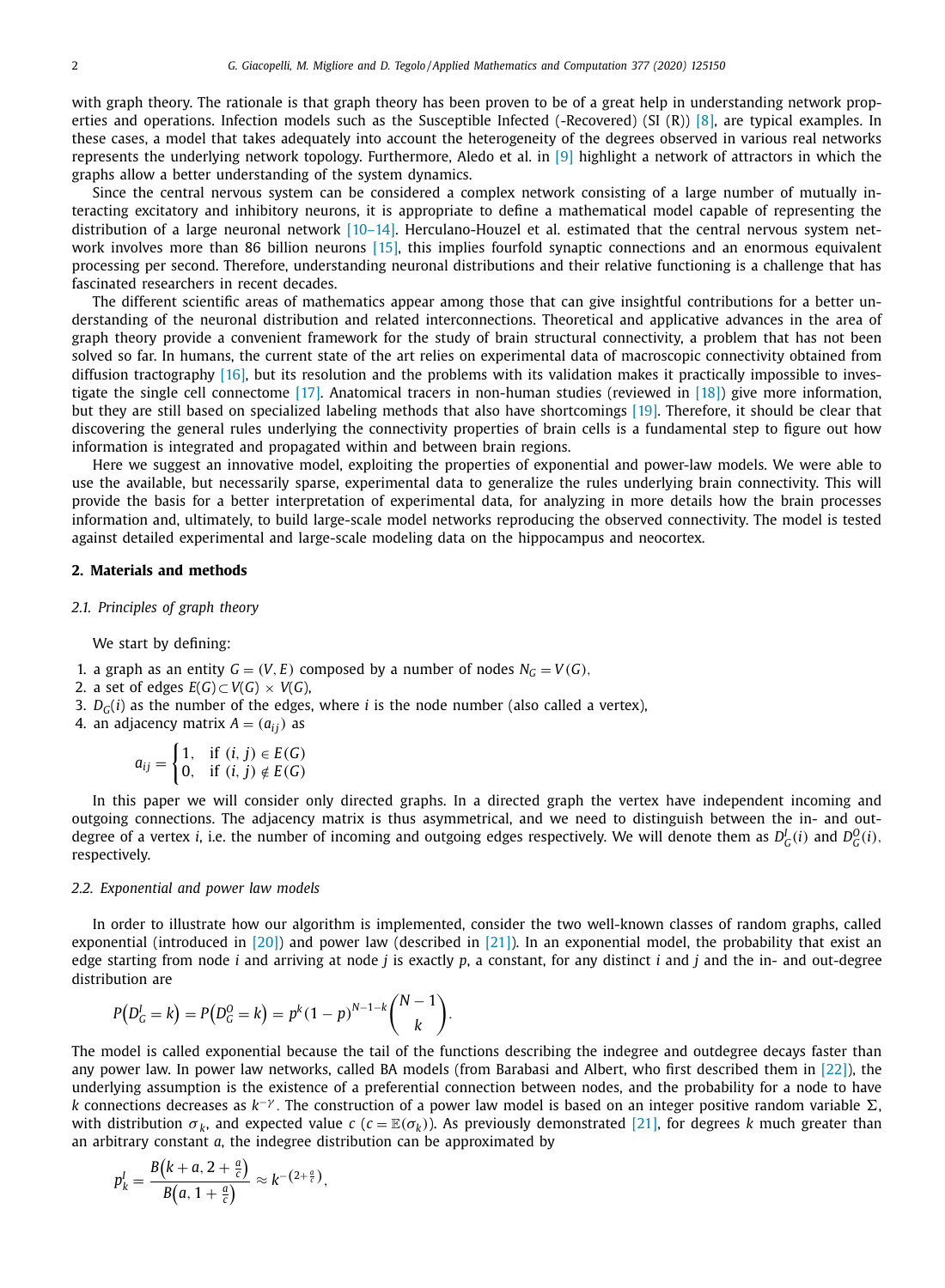where  $B(x, y)$  is the Beta function [\[23\].](#page-14-0) The outdegree will follow a  $\Sigma$  distribution with a spike at 0,

$$
P(D_{PR}^0 = k) = \left(\frac{m_0}{N}\delta_0(k) + \frac{N - m_0}{N}\sigma_k\right),
$$

where  $\delta_0(k)$  is the discrete Dirac's delta distribution, and  $m_0$  is a free parameter, calculated with a function described in [\[21\].](#page-14-0)

For the indegree of this model, a particularly important case is when  $a = c$ ,

$$
p_k^l = \frac{B(k+a,3)}{B(a,2)} = \frac{2(a+1)a}{(a+k+2)(a+k+1)(a+k)} \approx k^{-3},
$$

for *k* much higher than *a*. The value of -3 is the typical tail value assumed for a scale free model.

## **3. Theory: Our model**

#### *3.1. Initial considerations*

Networks rarely exhibit an exponential tail in their distributions, and biological networks often exhibit a tail behavior that can be approximated by a power law  $[24-28]$ . The tails behavior is a very important property, because it gives a direct estimation of the network hubs (which are correlated to the way in which information can propagate in the brain [\[29\]\)](#page-14-0). However, the tail alone it is not sufficient to completely describe the properties of a network, since the entire range of connectivity should be considered. The major problem is that neither the exponential or power models can represent the full range of connectivity exhibited by biological networks [\[24–28\].](#page-14-0) With respect to a biological network, exponential models have too few highly connected nodes, and power law models have too many nodes with low connectivity. This situation is schematically illustrated in Fig. 1, where we plot a typical example of indegree distribution for an exponential model (Fig. 1, red curve), a power law model (see Fig. 1, blue curve), and a stereotypical case of a brain network [\[27,28\].](#page-14-0) As can be seen, an exponential model can reproduce the low-connectivity range of a biological network and a power law model can fit the tail, i.e. the high-connectivity range. This is the reason why, in most cases, the common choice to analyze experimental findings is to ignore the low connectivity range and fit only the tail of the distributions with a power low model, as schematically shown in the inset of Fig. 1 (purple tail fitting line). In this work, instead, we propose a mathematical model based on a convolutional approach in which a power law and exponential model are convolved to obtain a distribution exhibiting the same properties observed experimentally for the entire range of connectivity.

To explain how these models are convolved, we start from  $u_k$  and  $v_k$ , two probability distributions.

**Definition 1.** We define the convolution distribution as

$$
[u_q * v_q]_k = \sum_{q=-\infty}^{+\infty} u_q v_{k-q}
$$

in particular if  $u_k$  and  $v_k$  are zero for negative values of  $k$ , then it holds

$$
[u_q * v_q]_k = \sum_{q=0}^k u_q v_{k-q}.
$$



**Fig. 1.** Degree distribution for different type of networks. Typical Probability Density (PD) distribution of degrees for a power law model, an exponential model, and a biological network [\[30\].](#page-14-0) The inset shows the LogLog representation of the three models, and a line fitting the tail of the power law model.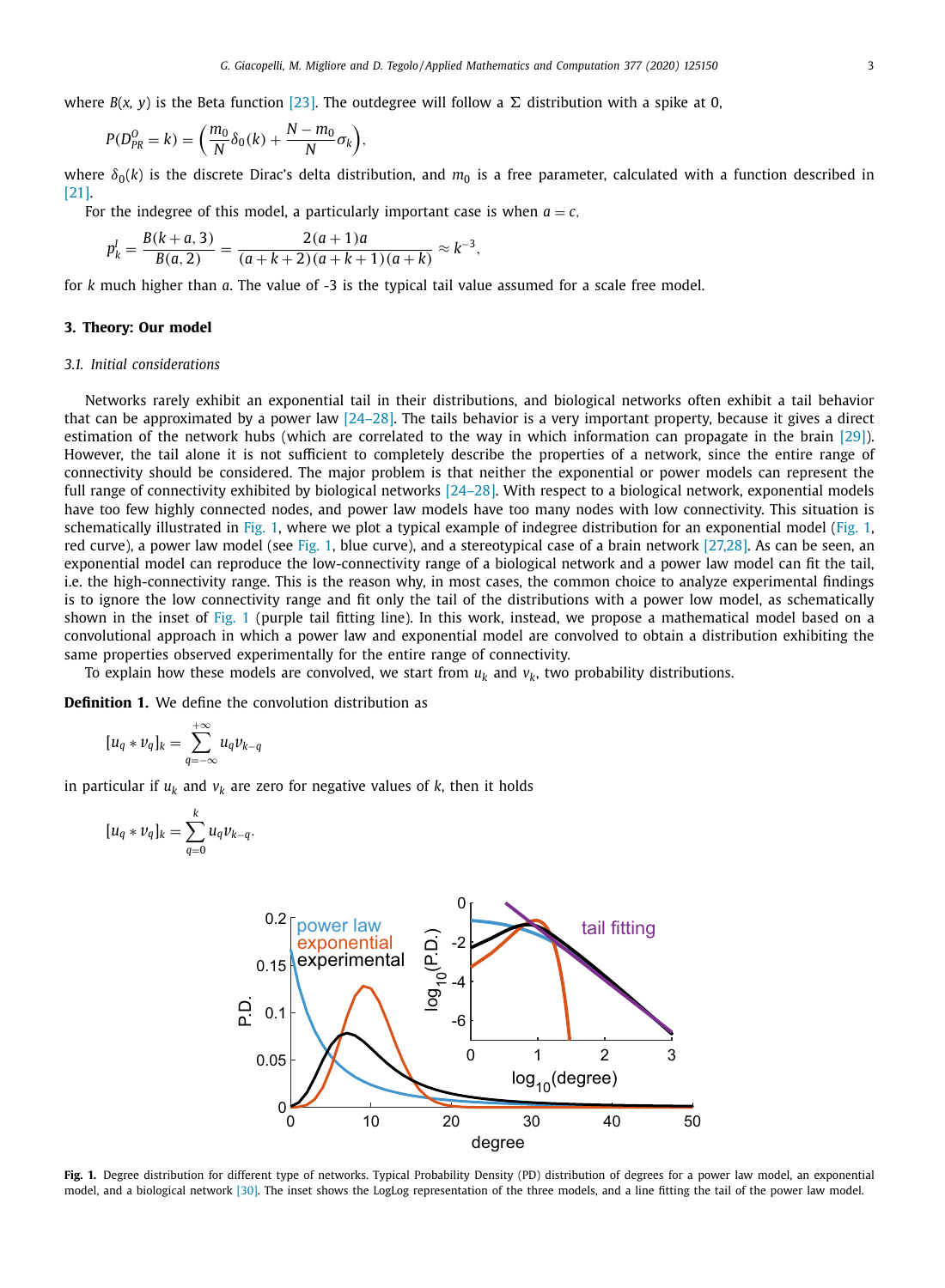**Theorem 1.** Let's consider two directed graphs F and G with N<sub>F</sub> and N<sub>G</sub> nodes, with indegree distributions  $f_k^I$  and  $g_k^I$  and outdegree distributions  $f_k^0$  and  $g_k^0$ . Let's create the directed graph TM starting from the disjoint union of F and G. We will then define  $p_{FG}$  and  $p_{GF}$  in [0,1] as the probability that a node of F is connected to a node of G and the probability that a node of G is *connected to a node of F, respectively.*

*The degree distributions of the TM graph are:*

$$
P(D_{TM}^I = k) = \left[ f_q^I * \left( \frac{N_F}{N_F + N_G} B_{p_{GF}}^{N_G}(q) + \frac{N_G}{N_F + N_G} B_{p_{FG}}^{N_F}(q) \right) \right]_k,
$$
  

$$
P(D_{TM}^O = k) = \left[ f_q^O * \left( \frac{N_F}{N_F + N_G} B_{p_{FG}}^{N_G}(q) + \frac{N_G}{N_F + N_G} B_{p_{GF}}^{N_F}(q) \right) \right]_k.
$$

**Proof of Theorem 1.** Let's start observing that

$$
P(D_{TM}^I = k) = P((D_{TM}^I = k) \cap (V \in F)) + P((D_{TM}^I = k) \cap (V \in G))
$$
  
=  $P(D_{TM}^I = k | V \in F) P(V \in F) + P(D_{TM}^I = k | V \in G) P(V \in G)$   
=  $P(D_{TM}^I = k | V \in F) \frac{N_F}{N_F + N_G} + P(D_{TM}^I = k | V \in G) \frac{N_G}{N_F + N_G},$ 

briefly

$$
P(D_{TM}^I = k) = P(D_{TM}^I = k | V \in F) \frac{N_F}{N_F + N_G} + P(D_{TM}^I = k | V \in G) \frac{N_G}{N_F + N_G}.
$$
\n(1)

We now introduce the notation  $P(D_{TM}^I=k|V\in F)=P((D_{TM}^I|V\in F)=k)$ , where the random variable  $(D_{TM}^I|V\in F)$  is the sum of two random variables  $(D_{TM}^I | V \in F) = (D_F^I | V \in F) + (D_G^I | V \in F)$ . The first term represents the degree contribution of the graph *F* in the degree of a node of *F*. The second term is the contribution of *G*.

So we can write

$$
P(D_{TM}^I = k | V \in F) = P((D_F^I | V \in F) + (D_G^I | V \in F)) = k).
$$

Now we observe that

$$
\left(\left((D_F^l|V\in F)+(D_G^l|V\in F)\right)=k\right)=\bigcup_{q=-\infty}^{+\infty}\left(\left((D_F^l|V\in F)=q\right)\cap\left((D_G^l|V\in F)=(k-q)\right)\right).
$$

since all events have empty intersections, it will be

$$
P((D_F^l | V \in F) + (D_G^l | V \in F)) = k) = \sum_{q = -\infty}^{+\infty} P((D_F^l | V \in F) = q) \cap (D_G^l | V \in F) = (k - q))
$$
  
= 
$$
\sum_{q = -\infty}^{+\infty} P((D_F^l | V \in F) = q) P((D_G^l | V \in F) = (k - q)) = [P((D_F^l | V \in F) = q) * P((D_G^l | V \in F) = q)]_k;
$$

the last passages were possible because of the independence of the random variables.

Noting that the random variable represents the degree contribution of the nodes of *F* in a node of *F* seen inside *TM*,  $P((D_F^I|V\in F)=q)=f_q^I$  is the degree  $D_F^I$  itself. For the variable  $(D_G^I|V\in F)$  we observe that a node of F has a probability  $p_{GH}$ to be connected to a generic node of *G*. Thus, the probability to have *q* links is  $p_{GF}^q(1-p_{GF})^{N_G-q}$  multiplied by the number

of possible permutations 
$$
\binom{N_G}{q}
$$
. We can then express  $P((D_G^I | V \in F) = q) = p_{GF}^q (1 - p_{GF})^{N_G - q} \binom{N_G}{q} = B_{P_{GF}}^{N_G}(q)$ , and we write  $P(D_{TM}^I = k | V \in F) = [f_q^I * B_{p_{GF}}^{N_G}(q)]_k$ . (2)

With the same method it can be proved that

$$
P(D_{TM}^O = k|V \in F) = [f_q^O * B_{p_{FG}}^{N_G}(q)]_k.
$$
\n(3)

In the same way for the graph G,  $P(D_{TM}^I = k|V \in G) = P((D_{TM}^I | V \in G) = k)$ . We write the random variable as  $(D_{TM}^I | V \in G) =$  $(D_F^I | V \in G) + (D_G^I | V \in G)$ , and proceed to also prove that

$$
P(D_{TM}^l = k | V \in G) = [g_q^l * B_{p_{FG}}^{N_F}(q)]_k, \tag{4}
$$

and

$$
P(D_{TM}^O = k|V \in G) = [g_q^O * B_{p_{CF}}^{N_F}(q)]_k. \tag{5}
$$

In conclusion, for the indegree, the Eqs. 1, 2 and 4 give

$$
P(D_{TM}^I = k) = \frac{N_F}{N_F + N_G} [f_q^I * B_{p_{GF}}^{N_G}(q)]_k + \frac{N_G}{N_F + N_G} [g_q^I * B_{p_{FG}}^{N_F}(q)]_k,
$$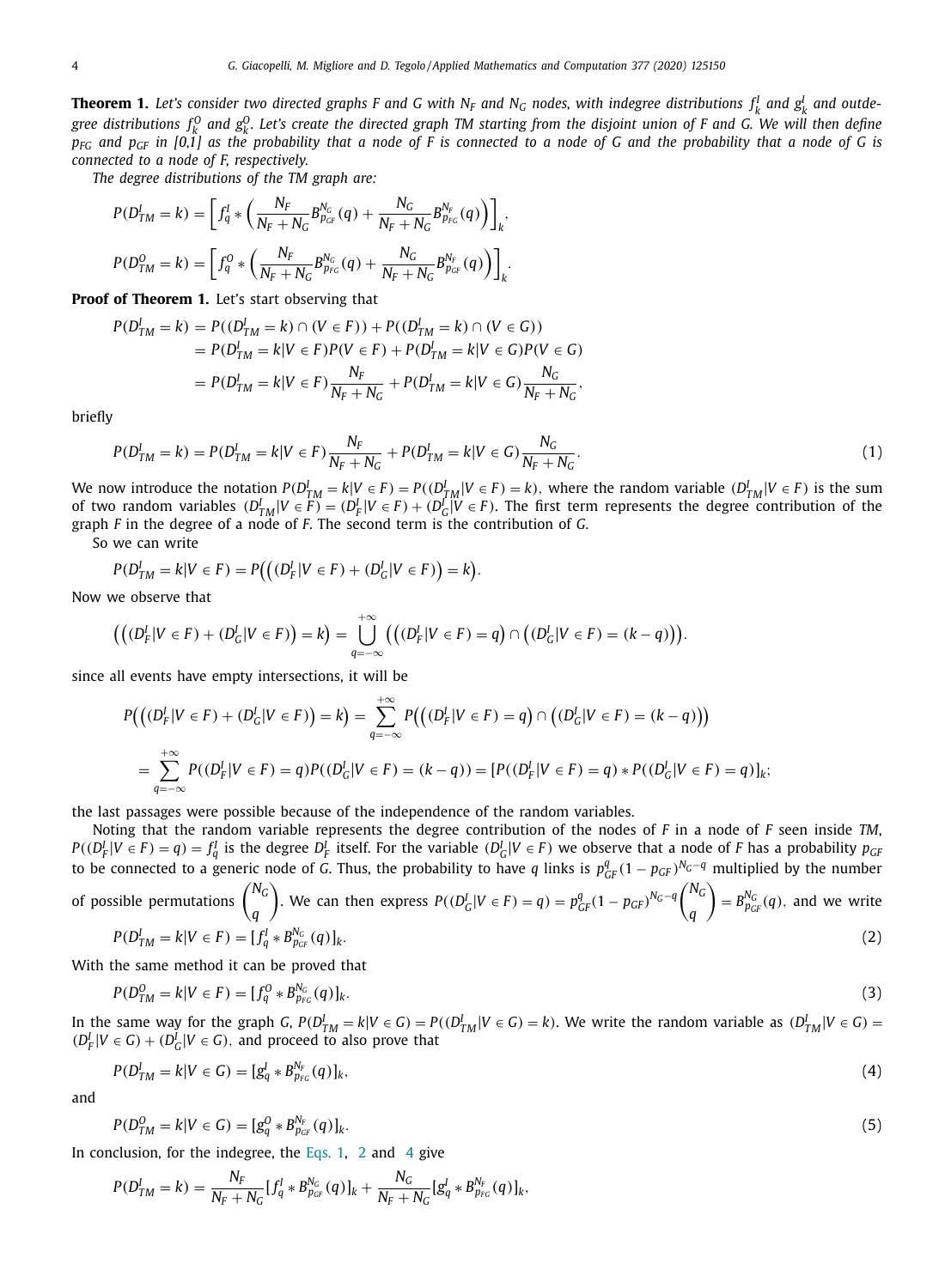<span id="page-4-0"></span>and for the outdegree we have

$$
P(D_{TM}^{O}=k)=\frac{N_{F}}{N_{F}+N_{G}}[f_{q}^{O}*B_{p_{FG}}^{N_{G}}(q)]_{k}+\frac{N_{G}}{N_{F}+N_{G}}[g_{q}^{O}*B_{p_{GF}}^{N_{F}}(q)]_{k}.
$$

If we assume that is always  $f_k^I = g_k^I$  and  $f_k^O = g_k^O$ , and given the bilinearity of convolution, then the indegree becomes

$$
P(D_{TM}^I = k) = \left[ f_q^I * \left( \frac{N_F}{N_F + N_G} B_{p_{GF}}^{N_G}(q) + \frac{N_G}{N_F + N_G} B_{p_{FG}}^{N_F}(q) \right) \right]_k,
$$

and the outdegree becomes

$$
P(D_{TM}^{O} = k) = \left[f_q^{O} * \left(\frac{N_F}{N_F + N_G} B_{p_{FG}}^{N_G}(q) + \frac{N_G}{N_F + N_G} B_{p_{GF}}^{N_F}(q)\right)\right]_{k}
$$

 $\Box$ 

The degree distributions will then be all of the form

$$
P(D_{TM}^l = k) = \left[f_q^l * K_q^l\right]_k \tag{6}
$$

and

$$
P(D_{TM}^O = k) = \left[f_q^O * K_q^O\right]_k. \tag{7}
$$

**Definition 2.** We will call the distributions  $K_q^I$  and  $K_q^O$  kernels of the convolutions, and  $f_k^I$  and  $f_k^O$  the starting models. A model with the structure defined above will be defined as convolutional model.

We now prove that this kind of model preserves a power law tail.

**Theorem 2.** Consider two probability distributions,  $f_k$  *e*  $g_k$ *, such that:* 

•  $\lim_{k \to +\infty} \frac{f_{k-s}}{f_k}$  $\frac{k-s}{f_k}$  = 1, ∀*s* ≥ 0; •  $\exists l \geq 0 \, |\forall t > l \Rightarrow g_t = 0.$ 

*If* we define  $c_k = [f_q * g_q]_k$ , then it holds:

$$
\lim_{k\to+\infty}\frac{c_k}{f_k}=1.
$$

**Proof of Theorem 2.** Observe that

$$
\frac{c_k}{f_k} = \frac{[f_q * g_q]_k}{f_k} = \frac{\sum_{q=0}^k f_q g_{k-q}}{f_k} = \sum_{q=k-l}^k \frac{f_q}{f_k} g_{k-q} = \sum_{j=0}^l \frac{f_{k-j}}{f_k} g_j
$$

since  $\lim_{k \to +\infty} \frac{f_{k-j}}{f_k}$  $\frac{k-j}{f_k} = 1$  is true by the hypothesis, then

$$
\lim_{k \to +\infty} \frac{c_k}{f_k} = \lim_{k \to +\infty} \sum_{j=0}^l \frac{f_{k-j}}{f_k} g_j = \sum_{j=0}^l \left( \lim_{k \to +\infty} \frac{f_{k-j}}{f_k} \right) g_j = \sum_{j=0}^l g_j = 1
$$

 $\Box$ 

We used these conditions because they are satisfied by  $f_k$ , for a power model, and by  $g_k$  for a binomial distribution. This result demonstrates that, if we consider models with  $f_k$  as a power law and  $g_k$  as a finite support, after the convolution we will preserve the asymptotic behavior of *fk*. Thus, convolutive models are power law if the starting model is power law and the kernel is finite.

# *3.2. Random variables*

**Definition 3.** We define  $\delta_d(k) = \delta_{dk}$ , where *d* is a non negative integer and  $\delta_{ij}$  is the Kronecker's delta (1 if the indices are equal and 0 otherwise).

This distribution is the discrete equivalent of the Dirac's delta in the theory of continuum distributions and its fundamental property is equivalent to the continuum case.

**Theorem 3.** *If*  $f_k$  *is a distribution, then:* 

$$
[f_q * \delta_d(q)]_k = f_{k-d}.
$$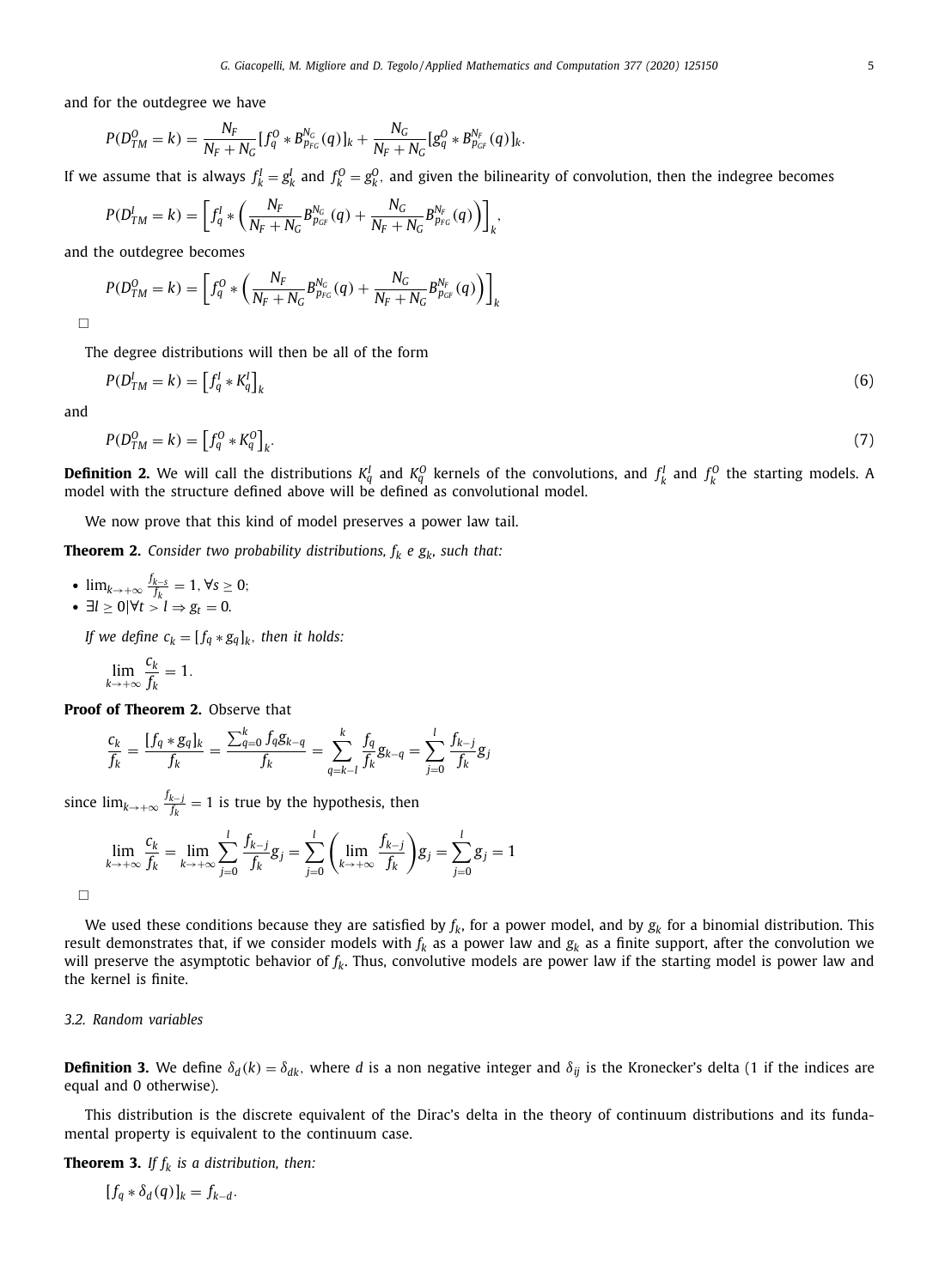<span id="page-5-0"></span>**Proof of Theorem 3.**

$$
[f_q * \delta_d(q)]_k = \sum_{q=-\infty}^{+\infty} f_{k-q} \delta_d(q) = f_{k-d} \delta_d(d) = f_{k-d}
$$

 $\Box$ 

We note that

 $[f_q * \delta_0(q)]_k = f_k$ 

then convolving with  $\delta_0$  has no effects on  $f_k$ . We now define two random variable that will be used later:

**Definition 4.** The variable  $\Delta_d$  is a random variable with distribution  $\delta_d(k)$ , which represents a random variable with a certain outcome *d*,

**Definition 5.** A Bernoulli random variable, that we will denote with *Xp*, is a random variable with distribution

$$
\chi_p(k) = \begin{cases} (1-p), & \text{if } k = 0\\ p, & \text{if } k = 1\\ 0, & \text{otherwise} \end{cases}
$$

this implements a binary random variable with a probability *p* to assume the value 1 (for details see [\[31\]\)](#page-14-0).

These random variables have the following properties

• if  $Y^1, \ldots, Y^n \sim X_p$ , then  $\sum_{i=1}^n Y^i = B(n, p)$  which is a binomial random variable;

$$
\bullet \ \sum_{i=1}^n \Delta_{d_i} = \Delta_{\sum_{i=1}^n d_i};
$$

• for every distribution *Z*,  $Z\Delta_a = aZ$ .

#### *3.3. Analysis of the model*

To derive the degree distribution of our model, consider a graph *F* of  $N_F$  nodes, with indegree distribution  $f^I_k$  and outdegree distribution  $f_k^0$ . We initialize the graph *B* with the disjoint union of two copies of *F*, which we will call  $A_1$  and  $A_2$ . Then  $V(B) = V(A_1) \cup V(A_2)$ . Because it is a convolutive model, we must obtain

$$
P(D_B^l = k) = \left[f_q^l * K_q^l\right]_k
$$

for the indegree and, analougously, for the outdegree,

$$
P(D_B^0 = k) = \left[f_q^0 * K_q^0\right]_k,
$$

where  $K_k^I$  and  $K_k^O$  depend only from the connectivity between  $A_1$  and  $A_2$ .

**Theorem 4.** Defining the graph B as the disjoint union of two copies ( $A_1$  and  $A_2$ ) of a random model F and subdividing  $A_1$  and  $A_2$  in partions of cardinality I and connecting every partition of  $A_1$  with a partition of  $A_2$  with a connection pattern dependent from the assigned probabilities p,  $\phi_U$  and  $\phi_D$ , it is possible to obtain a graph B such as the degree distributions are:

$$
P(D_B^l = k) = \left[ f_q^l * (((1 - p)\delta_0(q) + p B_{\phi^U}^l(q)) * (p \delta_0(q) + (1 - p) B_{\phi^D}^l(q)))^* \right]_k
$$
\n(8)

*and*

$$
P(D_B^0 = k) = \left[ f_q^0 * (((1 - p)\delta_0(q) + pB_{\phi^U}^l(q)) * (p\delta_0(q) + (1 - p)B_{\phi^D}^l(q)))^{*M} \right]_k.
$$
\n(9)

**Proof of Theorem 4.** In order to find  $K_k^I$ , we choose a positive integer *l*, which divides  $N_F$ , and we calculate  $M = \frac{N_F}{I}$ . Then we subdivide  $A_1$  in M random sets of cardinality *l*, obtaining  $A_1^1, \ldots, A_1^M$  partitions of  $A_1$ . We proceed in the same way for  $A_2$ obtaining  $A_2^1, \ldots, A_2^M$  partitions of  $A_2$ . We now define  $M^2$  independent random variables  $\beta_{ij}$  and  $\beta'_{ij} \sim X_p$ , for  $i, j = 1, \ldots, M$ , with a fixed  $p \in [0, 1]$ . They represent connections starting from  $A_1^i$  and arriving in  $A_2^j$  and from  $A_2^i$  and arriving in  $A_1^j$ . respectively. Now we define two groups of  $N_F^2$  random variables:  $\eta_{st} \sim X_{\phi^U}$  and  $v_{st} \sim X_{\phi^D}$ , for  $s \in V(A_1)$  and  $t \in V(A_2)$ , and where  $\phi^U$ ,  $\phi^D \in [0, 1]$  are two real numbers. In the same way we define  $\eta'_{st} \sim X_{\phi^U}$  and  $\nu'_{st} \sim X_{\phi^D}$ , for  $s \in V(A_2)$  and  $t \in V(A_1)$ .

If the node *s* in  $A_1$  belongs to  $A_1^i$  and the node *t* in  $A_2$  belongs to  $A_2^j$ , the random variable representing the number of edges starting from *s* and arriving at *t* is

$$
V_{st} = (\eta_{st}\beta_{ij} + v_{st}(1-\beta_{ij})).
$$

In the same way,

$$
V_{ts} = (\eta'_{ts}\beta'_{ji} + v'_{ts}(1 - \beta'_{ji})).
$$

Let's calculate  $D_{A_2}^I | V(A_1)$ ; consider a generic  $s \in A_1^i$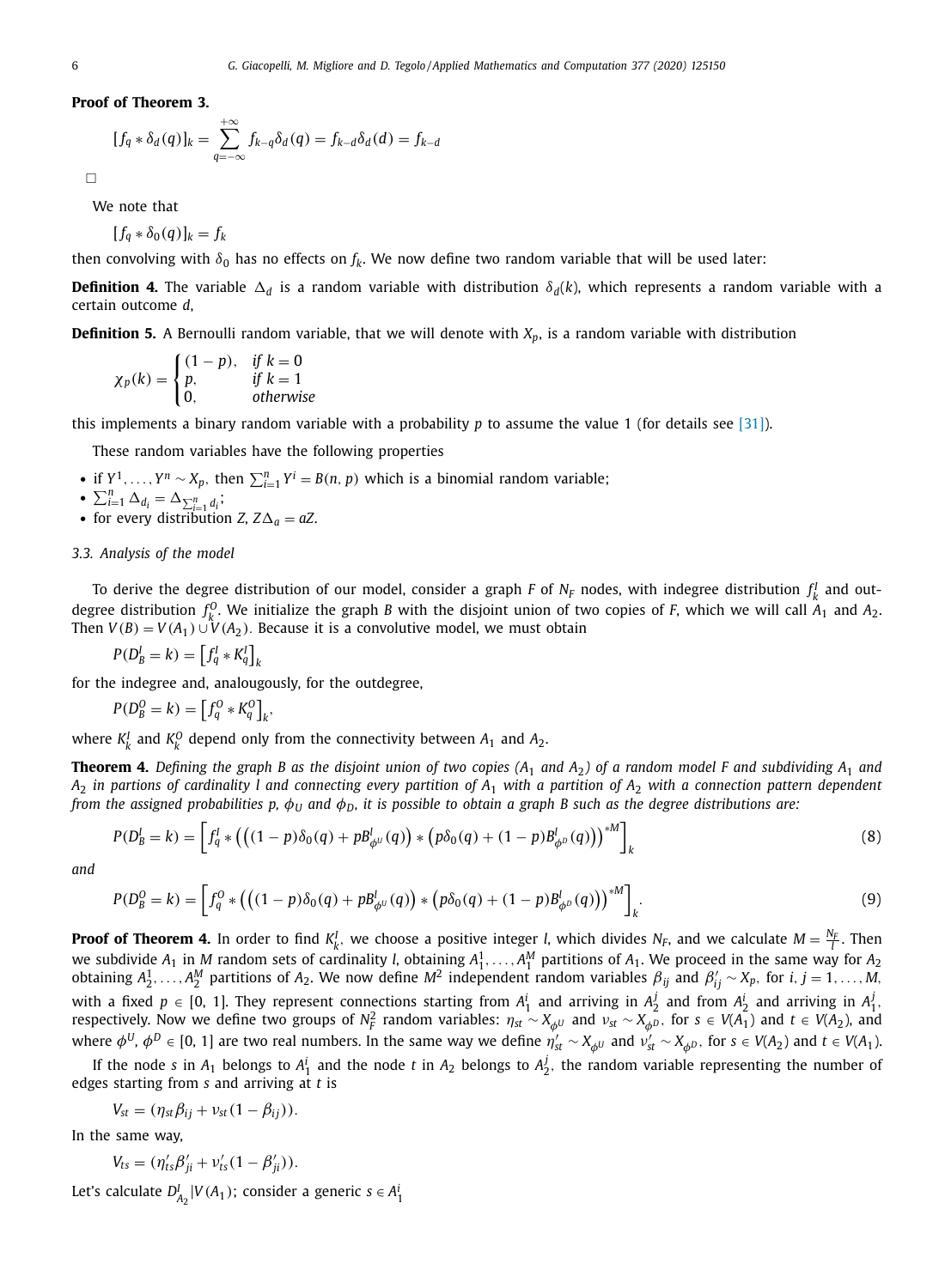<span id="page-6-0"></span>
$$
(D_{A_2}^I | V(A_1)) = \sum_{t \in V(A_2)} V_{ts} = \sum_{j=1}^M \sum_{w \in A_2^j} (\eta'_{ws} \beta'_{ji} + \nu'_{ws} (1 - \beta'_{ji})) = \sum_{j=1}^M \left( \beta'_{ji} \sum_{w \in B_j} \eta'_{ws} + (1 - \beta'_{ji}) \sum_{w \in A_2^j} \nu'_{ws} \right).
$$

We observe that if we have a random variable  $Z \sim X_{\pi}$ , for some  $\pi \in [0, 1]$  and a random variable *W* with distribution  $w_k$  we have, for the probability of the product,

$$
P(ZW = k) = \begin{cases} P(Z = 0) + P(Z = 1)P(W = 0) = (1 - \pi) + \pi P(W = 0), & \text{if } k = 0\\ P(Z = 1)P(W = k) = \pi P(W = k), & \text{else} \end{cases}
$$

so we can write  $P(WZ = k) = (1 - \pi)\delta_0(k) + \pi w_k$ . Under this condition, it will be

$$
P((D_{A_2}^I | V \in V(A_1)) = k) = \left[ \left( (1-p)\delta_0(q) + p B_{\phi^U}^I(q) \right) * \left( p \delta_0(q) + (1-p) B_{\phi^D}^I(q) \right) \right]_k^{*M},
$$

where <sup>∗</sup>*M* at exponent is the *M*-th power convolution. With an analogous procedure we obtain

$$
K_{k}^{I} = K_{k}^{O} = P((D_{A_{2}}^{O} | V \in V(A_{1}))) = k) = P((D_{A_{1}}^{I} | V \in V(A_{2}))) = k) = P((D_{A_{1}}^{O} | V \in V(A_{2}))) = k) = k
$$

$$
= \left[ \left( (1-p) \delta_0(q) + p B_{\phi^{U}}^l(q) \right) * \left( p \delta_0(q) + (1-p) B_{\phi^{D}}^l(q) \right) \right]_k^{\circ M}.
$$

Finally, we have

$$
P(D_B^l = k) = \left[ f_q^l * (((1 - p)\delta_0(q) + p B_{\phi^l}^l(q)) * (p \delta_0(q) + (1 - p) B_{\phi^l}^l(q)))^* \right]_k
$$
\n(10)

and

$$
P(D_B^0 = k) = \left[ f_q^0 * (((1 - p)\delta_0(q) + pB_{\phi^U}^l(q)) * (p\delta_0(q) + (1 - p)B_{\phi^D}^l(q)))^* \right]_k \square
$$
 (11)



**Fig. 2.** Schematic representation of the model. A) (top) schematic representation of the convolution process; (bottom) the equations describing the result of the convolution between the two original models to obtain the in- and out-degrees of the new model (see Suppl. Material for their derivation). B) Graphical illustration of the convolution process, which starts from the connectivity matrix of a network *B* and its blocks *A*<sup>1</sup> and *A*2. The final connectivity matrix *B* is calculated by considering the two power law blocks on the main diagonal and two exponential blocks in the antidiagonal of *B* as indicated in the diagram. Each subblock is a  $\frac{N}{2} \times \frac{N}{2}$  matrix.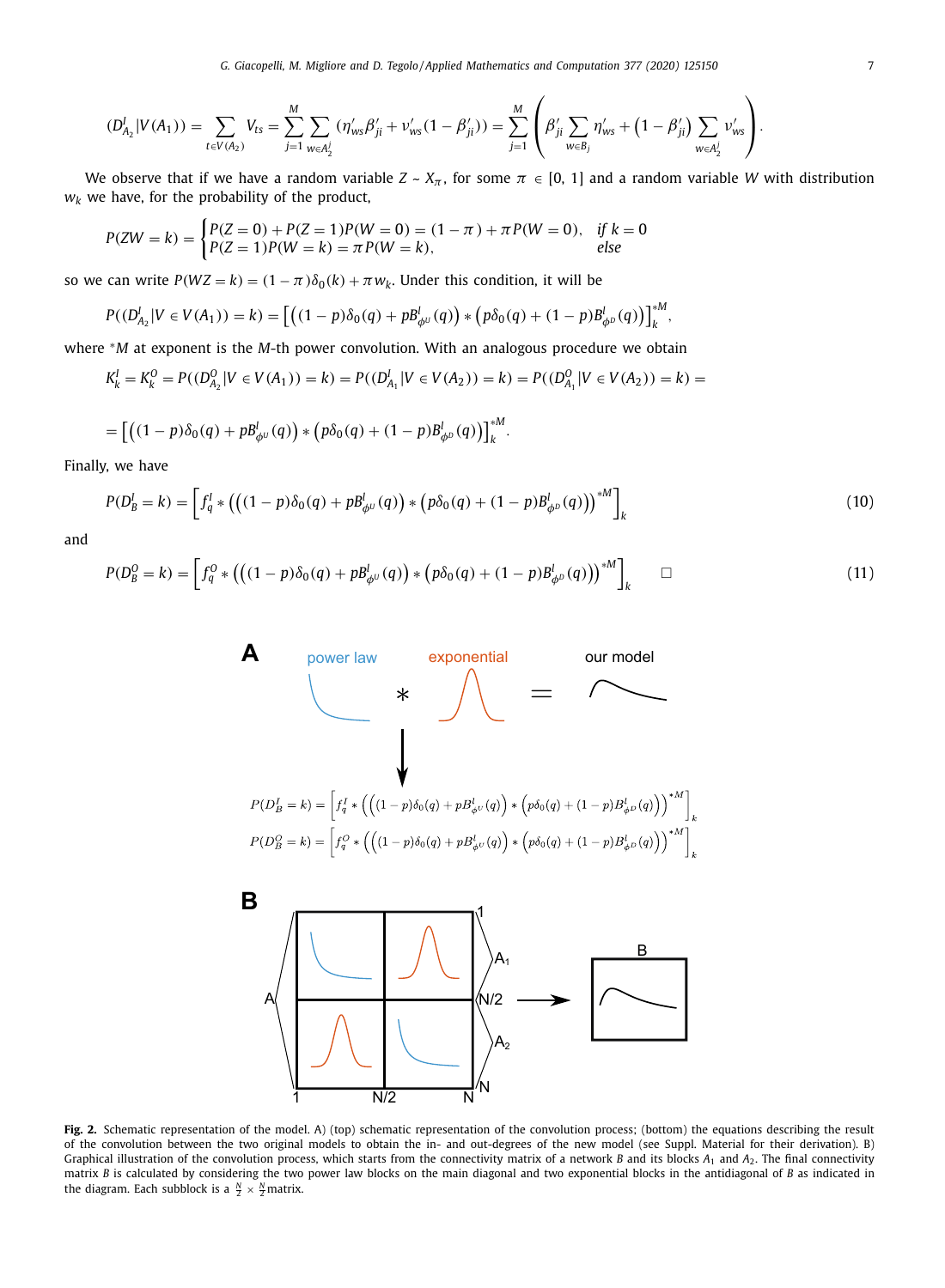These are the equations to use to analyze and reproduce a network with the same connectivity observed in brain networks. Of course they can also be used to create new networks with the desired connectivity properties. The procedure is synthetically depicted in [Fig.](#page-6-0) 2.

#### *3.4. Implementation of the model*

We will generate a graph *B* from  $A_1$  and  $A_2$ , where the graph  $A_1$  and  $A_2$  are BA model graphs with initial configuration a ER graph with  $m_0$  nodes and probability  $\rho$  with N nodes and  $\Sigma$ , *a*, *l, p*,  $\phi^U$  and  $\phi^D$  are other parameters. A pseudocode to generate the graph *B* is shown in Figure Algorithm 1.

**Algorithm 1** Generate a new graph from two BA model graphs.

|     | 1: function GRAPHGEN( $\Sigma$ , a, $m_0$ , $\rho$ , l, N, p, $\phi_U$ , $\phi_D$ ) |
|-----|-------------------------------------------------------------------------------------|
| 2:  | $A_1 = BA(\Sigma, a, m_0, \rho)$                                                    |
| 3:  | $A_2 = BA(\Sigma, a, m_0, \rho)$                                                    |
| 4:  | $B=A_1\cup A_2$                                                                     |
| 5:  | $M = N/l$                                                                           |
| 6:  | create $\{A_1^1, \ldots, A_1^M\}$ partition of $A_1$                                |
| 7:  | create $\{A_2^1, \ldots, A_2^M\}$ partition of $A_2$                                |
| 8:  | for $i \in \{1, , M\}$ do                                                           |
| 9:  | for $j \in \{1, , M\}$ do                                                           |
| 10: | $r_1$ = random number between [0,1] with uniform distribution                       |
| 11: | if $r_1 < p$ then                                                                   |
| 12: | $s_1$ = random number between [0,1] with uniform distribution                       |
| 13: | if $s_1 < \phi_U$ then                                                              |
| 14: | Add an edge from every node of $A_1^i$ to every node of $A_2^j$ inside B            |
| 15: | end if                                                                              |
| 16: | else                                                                                |
| 17: | $s_1$ = random number between [0,1] with uniform distribution                       |
| 18: | if $s_1 < \phi_D$ then                                                              |
| 19: | Add an edge from every node of $A_1^i$ to every node of $A_2^j$ inside B            |
| 20: | end if                                                                              |
| 21: | end if                                                                              |
| 22: | $r_2$ = random number between [0,1] with uniform distribution                       |
| 23: | if $r_2 < p$ then                                                                   |
| 24: | $s_2$ = random number between [0,1] with uniform distribution                       |
| 25: | if $s_2 < \phi_U$ then                                                              |
| 26: | Add an edge from every node of $A_2^j$ to every node of $A_1^i$ inside B            |
| 27: | end if                                                                              |
| 28: | else                                                                                |
| 29: | $s_2$ = random number between [0,1] with uniform distribution                       |
| 30: | if $s_2 < \phi_D$ then                                                              |
| 31: | Add an edge from every node of $A_2^j$ to every node of $A_1^i$ inside B            |
| 32: | end if                                                                              |
| 33: | end if                                                                              |
| 34: | end for                                                                             |
| 35: | end for                                                                             |
|     | 36: end function                                                                    |

#### *3.5. Convolutive equations*

Suppose that  $f_k$  and  $h_k$  are two probability distributions (zero for negative  $k$ ). We would like to know if exist a succession *gk* (zero for negative *k*) such as

 $[f_q * g_q]_k = h_k, ∀k ≥ 0$ 

and if this  $g_k$ , which is the solution of a convolutional equation, is unique. As a starting point we will suppose a weak equation, i.e.

 $[f_q * g_q]_k = h_k, 0 \le k \le k_s$ 

where  $k_s$  is a positive integer.

**Theorem 5.** If  $f_0 \neq 0$  then the solution of the equation exists and it is unique:

 $[f_q * g_q]_k = h_k, 0 \le k \le k_s,$ 

*for any positive integer ks.*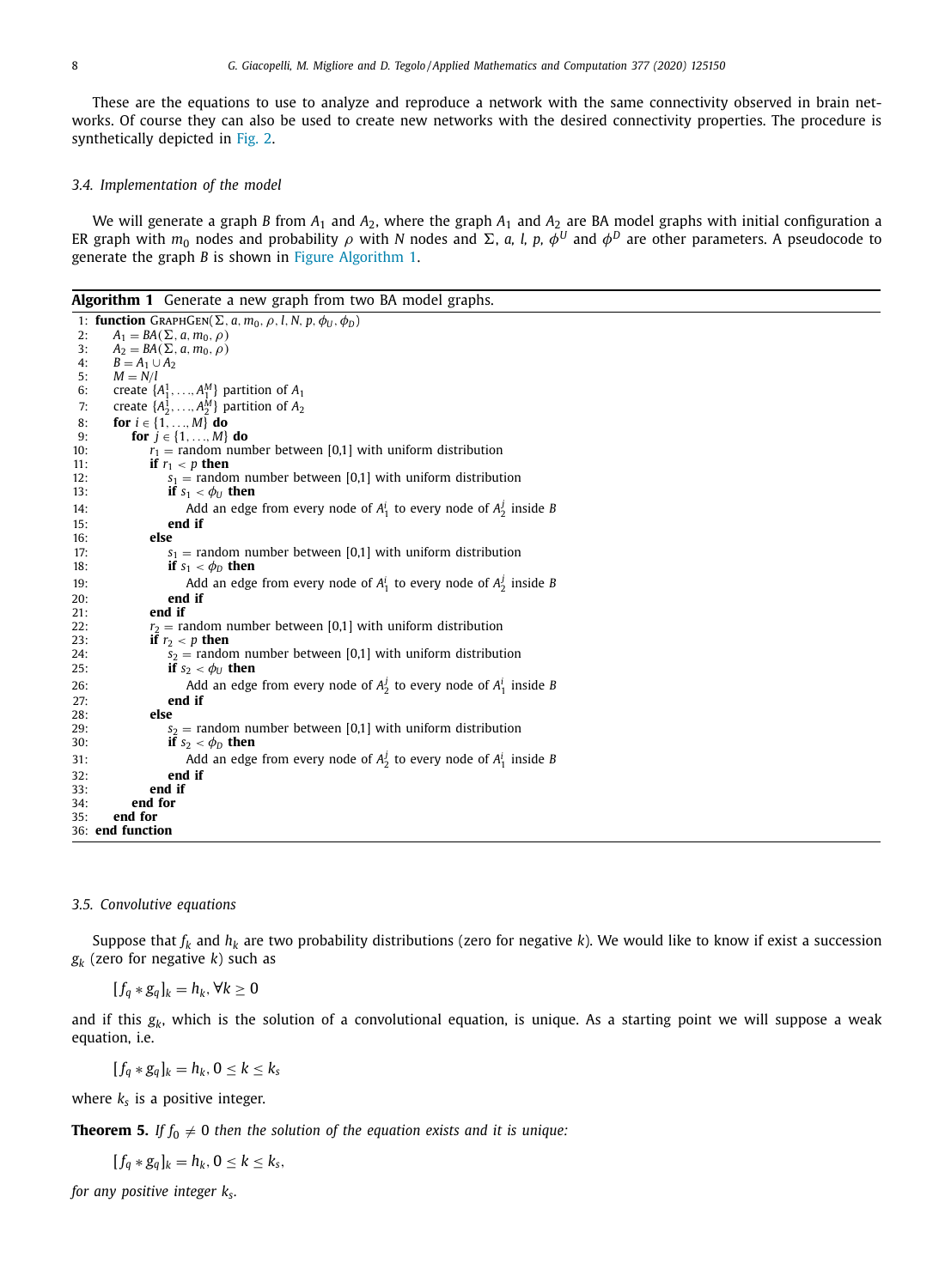**Proof of Theorem 5.** Rearranging this equation we observe that is equivalent to the linear system

$$
\begin{cases}\nf_0g_0 = h_0 \\
f_1g_0 + f_0g_1 = h_1 \\
\vdots \\
f_{k_s}g_0 + \ldots + f_0g_{k_s} = h_{k_s}\n\end{cases}
$$
\n(12)

and we observe that if  $f_0 \neq 0$  then the system is Kramerian and it admits only one solution. Also the infinite equation have only one solution, because if we suppose two distinct solutions then they must differ in at least one  $k$ ; let it  $k$  the minimum *k* for which it happens, then the problem

$$
[f_q * g_q]_k = h_k, 0 \leq k \leq \bar{k}
$$

has two distinct solutions, which is a contradiction  $\Box$ 

Following this result we write the deconvolution as

 $g_k = [h_q *^{-1} f_q]_k$ 

meaning that  $g_k$  is the only solution of the equation

$$
[f_q * g_q]_k = h_k.
$$

**Theorem 6.** The equation  $[g_a * \delta_d(q)]_k = h_k$  (with  $d > 0$ ) has solution if only if  $h_0 = \ldots = h_{d-1} = 0$ .

**Proof of Theorem 6.** The deconvolution system takes the form

 $\sqrt{ }$  $\int$  $\sqrt{2}$  $0 = \delta_d(0)g_0 = h_0$ . . .  $0 = h_{d-1}$  $g_0 = h_d$ . . . *gk*<sup>−</sup>*<sup>d</sup>* = *hk*

and we observe that it has a solution only if  $h_0 = \ldots = h_{d-1} = 0$  □

This trivial result derives from the fact that  $\delta_d(0) = 0$ , negating the condition guaranteeing that the deconvolution exists and is unique. The other equations suggest that  $g_k = h_{k+d}$ . We observe that if  $h_k$  is positive for  $k < d$  this equations doesn't admit any solution.

If we assume that  $g_k = h_{k+d}$  is an approximate solution, it will be:

$$
[g_q*\delta_d(q)]_k = \sum_{q=-\infty}^{+\infty} g_{k-q} \delta_d(q) = \sum_{q=-\infty}^{+\infty} h_{k-q+d} \delta_d(q) = \begin{cases} 0, & \text{if } 0 \leq k \leq d-1 \\ h_k, & \text{if } k > d-1 \end{cases}
$$

we observe that we have lost the values of  $h_k$  before *d*. In other words, by ignoring the first *d* equations we have lost information. We suppose now to fix a  $\varepsilon \in [0, 1]$  and, in order to obtain a convex linear combination, we try to solve the new equation

$$
[g_q * (\varepsilon \delta_0(q) + (1 - \varepsilon) \delta_d(q))]_k = h_k
$$
\n(13)

this equation is a perturbation of the previous one, and it respects the hypothesis that  $\varepsilon \delta_0(0) + (1 - \varepsilon) \delta_d(0) = \varepsilon \neq 0$ . Then a solution exists and is unique for every  $h_k$ . In particular, calling the solution  $g_k^{\varepsilon}$ , following Eqs. 13 and 12, we have

$$
g_k^{\varepsilon} = [h_q \ast^{-1} (\varepsilon \delta_0(q) + (1 - \varepsilon) \delta_d(q))]_k = \begin{cases} \frac{h_k}{\varepsilon}, & \text{if } 0 \le k \le d - 1\\ \frac{h_k}{\varepsilon} - \frac{(1 - \varepsilon)h_{k - d}}{\varepsilon^2}, & \text{if } k > d - 1 \end{cases}
$$

and we observe that for  $\varepsilon \to 0$  then  $g_k^{\varepsilon}$  goes to infinity. This example explain how a little perturbations of the kernel can lead to large changes in the deconvolution.

#### *3.6. Fitting a distribution*

To calculate the degrees of the new graph, we start by declaring  $m_0$ ,  $\rho$  and *l* as independent parameters; we also introduce a shape parameter of the model,  $E_K$ .

**Theorem 7.** By fixing the parameters  $m_0$ ,  $\rho$  and l and a shape parameter  $E_K$ , it is possible to find a combination of parameters *of the model such as*

$$
P(D_B^l = k) \approx \nu_k^l.
$$

**Proof of Theorem 7.** The idea is to approximate the indegree equation (see [Eqs.](#page-4-0) 6 and [7\)](#page-4-0)

$$
\left[\left(\frac{N-m_0}{N}\sigma_q+\frac{m_0}{N}B^{m_0-1}_\rho(q)\right)*K_q^l\right]_k=v_k^l,
$$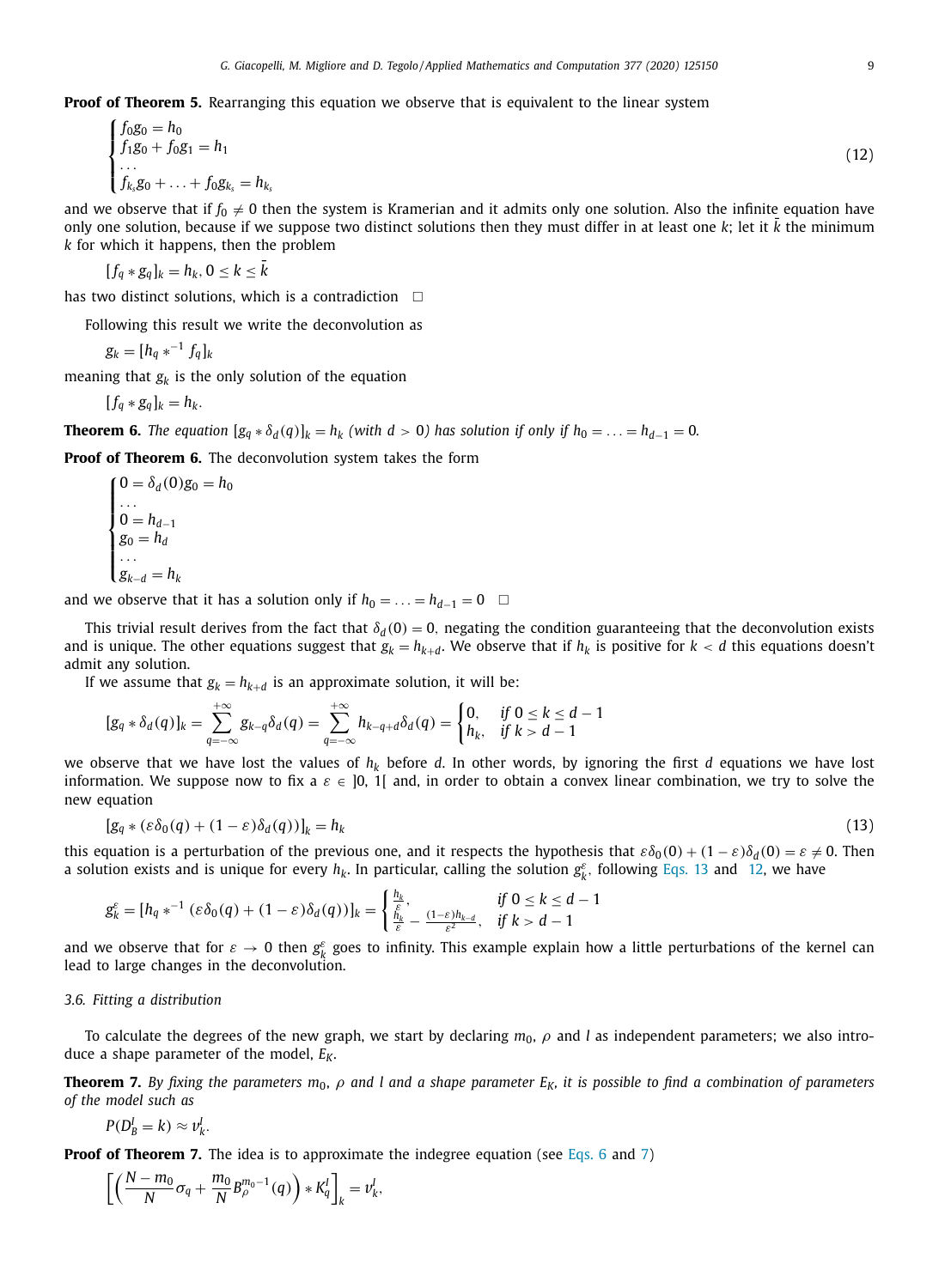with an equation of this form

$$
\left[ \left( \frac{N - m_0}{N} \sigma_q + \frac{m_0}{N} B_{\rho}^{m_0 - 1}(q) \right) * \delta_d(q) \right]_k = v'_k.
$$

The problem is to find the parameters  $\sigma_k$ , *d*, *a* and *p*. In order to find *d*, we first rewrite the equation in the form

$$
[\alpha_q * \delta_d(q)]_k = v_k^l,
$$

and we impose that  $\mathbb{E}(\alpha_k) = \mathbb{E}(v_k^l) - E_K = E_V - E_K$ , because  $\mathbb{E}(\left[\alpha_q * K_q^l\right])_k = \mathbb{E}(\alpha_k) + \mathbb{E}(K_k^l) = E_V - E_K + E_K = E_V = \mathbb{E}(v_k^l)$ . We also note that, since the equation

$$
[\alpha_q * \delta_d(q)]_k = v_k^l,
$$

can not be solved under certain conditions (see previous subsection), we will define  $\alpha_k$  as an approximation of a solution.

Note that  $\alpha_k = \frac{v^l_{k+d}}{\sum_{s=d}^{+\infty} v^l_s}$  is a distribution. Then we can calculate the expected value as follows

$$
\mathbb{E}(\alpha_k) = \sum_{k=0}^{+\infty} k \alpha_k = \sum_{k=0}^{+\infty} k \frac{\nu_{k+d}^l}{\sum_{s=d}^{+\infty} \nu_s^l} = \frac{\sum_{k=0}^{+\infty} k \nu_{k+d}^l}{\sum_{s=d}^{+\infty} \nu_s^l} = \frac{\sum_{s=d}^{+\infty} (s-d) \nu_s^l}{\sum_{s=d}^{+\infty} \nu_s^l} = \frac{\sum_{s=d}^{+\infty} s \nu_s^l - d \sum_{s=d}^{+\infty} \nu_s^l}{\sum_{s=d}^{+\infty} \nu_s^l} = \frac{E_V - \sum_{j=0}^{d-1} j \nu_j^l - d \left(1 - \sum_{j=0}^{d-1} \nu_j^l\right)}{1 - \sum_{j=0}^{d-1} \nu_j^l}.
$$

Remembering that  $\alpha_k$  is still dependent from *d*, which is a free variable, we can impose the condition on the expected value creating the system

$$
\begin{cases} \mathbb{E}(\alpha_k) = \frac{E_V - \sum_{j=0}^{d-1} j v_j^l - d \left( 1 - \sum_{j=0}^{d-1} v_j^l \right)}{1 - \sum_{j=0}^{d-1} v_j^l} = \varphi\big(d, v_k^l\big) \\ \mathbb{E}(\alpha_k) = E_V - E_K. \end{cases}
$$

From the above system, defining  $\hat{k}$  as the biggest integer such as  $v_{\hat{k}}^I > 0$ , we find

$$
d = \arg \min_{d \in \{0, ..., \hat{k}\}} |(E_V - E_K) - \varphi(d, v_k^l)|.
$$

From *d* we also find  $\alpha_k$ , as

$$
\alpha_k = \frac{N - m_0}{N} \sigma_k + \frac{m_0}{N} B_\rho^{m_0 - 1}(k)
$$

and then we have

$$
\sigma_k = \frac{N}{N - m_0} \alpha_k - \frac{m_0}{N - m_0} B_{\rho}^{m_0 - 1}(k).
$$

From this equation it also follows that  $a = \mathbb{E}(\Sigma) = \frac{N}{N-m_0} (E_V - E_K) - \frac{m_0}{N-m_0} \rho (m_0 - 1)$ . The reason why  $a = \mathbb{E}(\Sigma)$  lays in the fact that the decay has exponent  $2 + \frac{a}{\mathbb{E}(\Sigma)}$ .

In order to find *p*, we observe that

$$
E_K = \mathbb{E}\Biggl(\Biggl[\Bigl(\bigl((1-p)\delta_0(q) + pB_{\phi^U}^l(q)\bigr) * \bigl(p\delta_0(q) + (1-p)B_{\phi^D}^l(q)\bigr)\bigr)^{*M}\Biggr]_k\Biggr) = M \mathbb{E}\Biggl(\Biggl[\Bigl((1-p)\delta_0(q) + pB_{\phi^U}^l(q)\bigr) * \bigl(p\delta_0(q) + (1-p)B_{\phi^D}^l(q)\bigr)\Biggr]_k\Biggr) = M \Biggl(\mathbb{E}\Biggl(\Biggl[\bigl((1-p)\delta_0(q) + pB_{\phi^U}^l(q)\bigr)\Biggr]_k\Biggr) + \mathbb{E}\Biggl(\Biggl[\bigl(p\delta_0(q) + (1-p)B_{\phi^D}^l(q)\bigr)\Biggr]_k\Biggr) = M(p|b_U + (1-p)|b_D) = N(pb_U + (1-p)\phi_D).
$$

Then we have the linear equation

$$
E_K = N(p\phi_U + (1-p)\phi_D)
$$

which solved in *p* returns  $p = \frac{E_K}{\phi^U - \phi^D} \approx \frac{E_K}{N}$  (for  $\phi^U \approx 1$  and  $\phi^D \approx 0$ ).

In conclusion, substituting in [Eqs.](#page-5-0) 8 and [9](#page-5-0) the values  $f_k^I = \alpha_k$  and  $f_k^O = \frac{B(k+a,2+\frac{a}{c})}{B(a,1+\frac{a}{c})}$  $\frac{(x+a, z+\frac{c}{c})}{B(a, 1+\frac{a}{c})}$ , we have

$$
P(D_B^I = k) = \left[ \alpha_k * ((1 - p)\delta_0(q) + p B_{\phi^U}^I(q)) * (p \delta_0(q) + (1 - p) B_{\phi^D}^I(q)))^* \right]_k \approx v_k^I
$$

and

 $\Box$ 

$$
P(D_B^O = k) = \left[ \frac{B(k + a, 2 + \frac{a}{c})}{B(a, 1 + \frac{a}{c})} * ((1 - p)\delta_0(q) + pB_{\phi^U}^l(q)) * (p\delta_0(q) + (1 - p)B_{\phi^D}^l(q)))^{\ast M} \right]_k
$$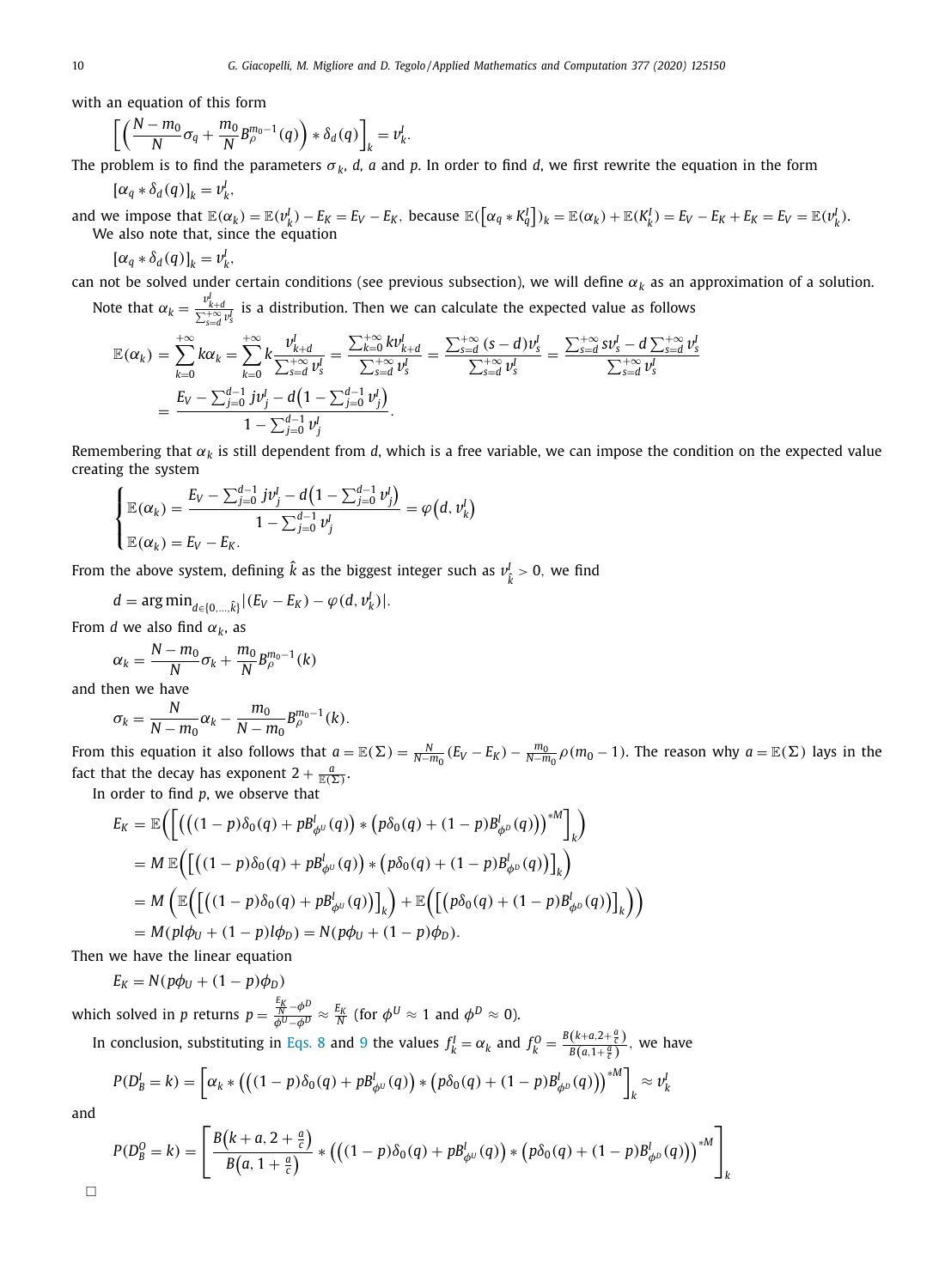#### **4. Results and discussion**

We tested our model with two quite different sets of data on cell-to-cell connectivity, to validate the results under two extreme conditions: three network instances of a large-scale, highly validated and biologically realistic, neocortical column model [\[33\],](#page-14-0) downloaded from the neocortical portal (https://bbp.epfl.ch/nmc-portal/downloads), and seven small (approximately 100 neurons) subnetworks of GABAergic hippocampal neurons, recorded in vitro from different slices [\[32\].](#page-14-0)

For the neocortical column model, we separately analyzed the relatively large excitatory and inhibitory networks (composed by approximately 26,000 and 5,000 neurons, respectively); the probability distributions (see Fig. 3A) show a low variability among the different network instances. They follow the general shape expected for a brain network, with no disconnected neurons, a decreasing number of highly connected neurons, and no fully connected neurons. A direct comparison of the survival function for these networks with that obtained from a pure exponential or a power law model (see black and orange lines in Fig. 3B), demonstrates the peculiar properties of brain networks' connectivity, and illustrates why it has been impossible to describe it by a theoretical model so far. In striking contrast with the neocortical column networks, the survival function for the in- and out-degrees calculated from the hippocampal slices, exhibited a rather large variability (Fig. 3C). This is somewhat expected, since just a few hundred neurons belonging to a much larger network were sampled (there are many thousands of GABAergic neurons in a rat hippocampus). Very interestingly, a network of a similar number of neurons but composing the entire nervous system of a C. elegans (Fig. 3C dotted line) shows a relatively similar connectivity. A deeper look at the shape of these plots also reveals the possible consequence of the slicing process. By cutting many existing connections, this procedure can artificially increase the observed number of poorly connected neurons. The effect can be inferred by the large negative values of the survival function for low degrees, which is more evident for incoming connections (see orange and dark blue plots in Fig. 3C). This is clearer in the typical distributions shown in Fig. 3D for two typical slices, in which the lowest degree has the highest probability to occur.



**Fig. 3.** in- and out-degree from brain networks. A) Probability density of in- and out-degree for the excitatory (blue plots) and inhibitory (orange plots) neurons in three instances of the NC model network. Raw data were downloaded from (https://bbp.epfl.ch/nmc-portal/downloads) B) survival functions calculated from the plots in A); for comparison, the lines representing a power law (with degree distribution  $f_k = \frac{B(a+k,2+\frac{a}{c})}{B(a,1+\frac{a}{c})}$  with  $c = 17$  and  $a = 100c$ ) and

an exponential (with degree distribution  $g_k =$  $\sqrt{2}$ *N* − 1 *k*  $\binom{p}{k}$  *p*<sup> $k$ </sup> (1 − *p*)<sup>*N*−1−*k*</sup> with *p* = .0033 and *N* = 5180) model are also shown. C) survival functions calculated from the data obtained in vitro in 7 slices (different line color) from neurons in the GABAergic CA3 region (from [\[32\]\)](#page-14-0). For comparison, the survival function

obtained from the C. elegans network composed by all neurons connected through chemical synapses is also plotted (C.e., black dotted line, data taken and redrawn from [\[30\]\)](#page-14-0); the function for three slices are (sl4, sl6, and sl6) are explicitly indicated D) The in- and out-degree distribution for slice 4 and 6. (For interpretation of the references to colour in this figure legend, the reader is referred to the web version of this article.)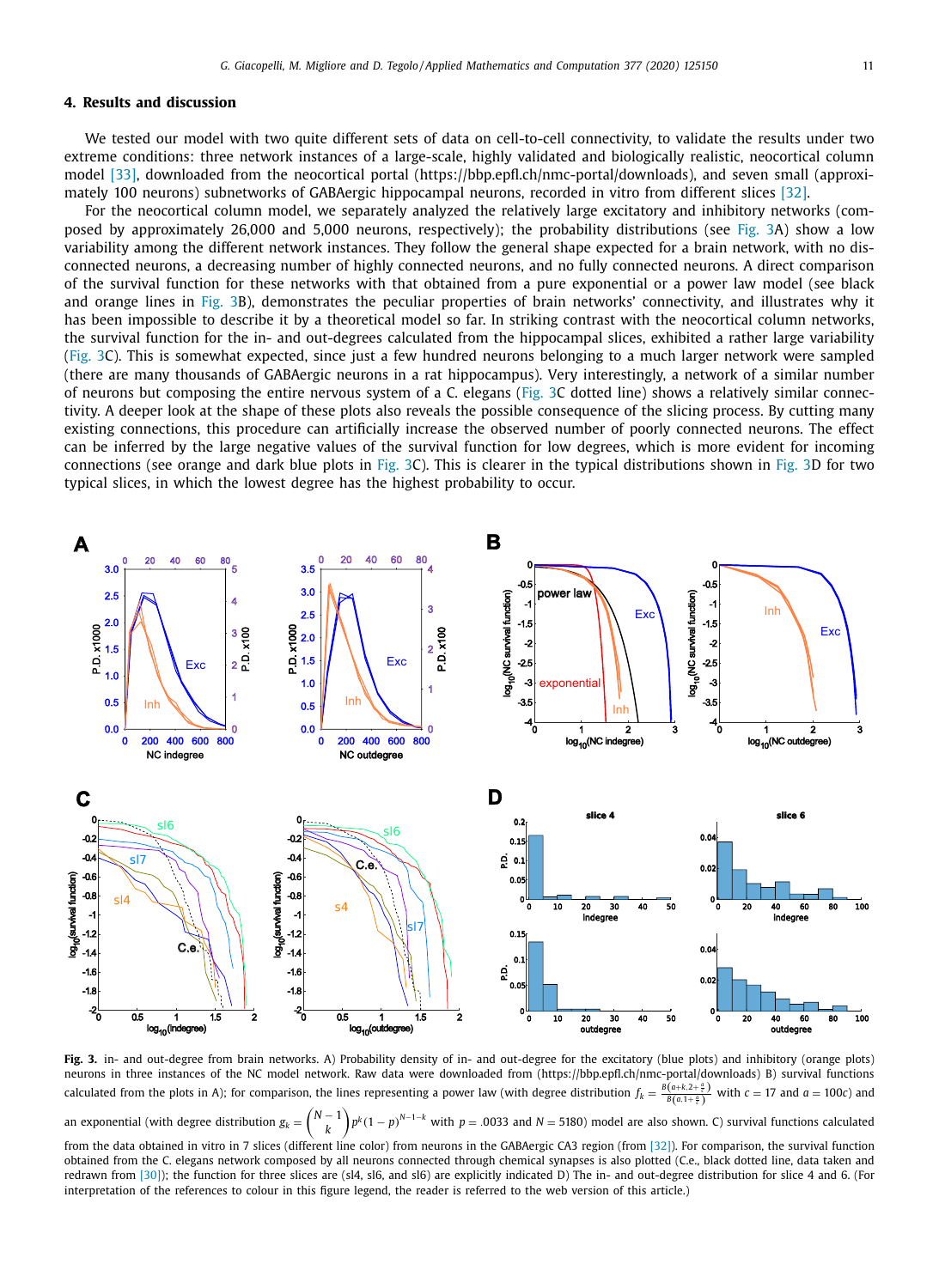<span id="page-11-0"></span>

**Fig. 4.** Large-scale network connectivity can be extrapolated by sampling a set of subnetworks. (Left) γ for the indegree distribution as a function of network size, in terms of number of nodes (log10 scale); Blue symbols represent the γ values calculated from the experimental data recorded from CA1 interneurons in 7 hippocampal slices; Red symbols represent the  $\gamma$  values for networks composed by different number of nodes, obtained by randomly sampling a 5,000-neurons network built with our model using parameters that best fit the experimental distributions. Black symbols are the  $\gamma$  values calculated from 7 instances of the approximately 5000 neurons composing the NC inhibitory network. Green symbols represent the  $\gamma$  values obtained from smaller networks, randomly sampled from the 5,000-neuron network from [\[33\].](#page-14-0) Purple symbols represent our models projection for larger networks. (Right) same as in the left panel but for outdegrees.

Taken together, these results suggest that there might be a lower limit to the number of neurons that should be investigated to effectively characterize the network to which they belong, and also point to the need of finding a method to extrapolate the full network behavior from a sparse set of data. To better illustrate the results that can be obtained with our model, and to make an easier comparison with the analyses carried out in the field so far, we used the  $\gamma$  value best fitting the tail of the distributions as a reference parameter. Let's first consider the relatively large inhibitory network of the neocortical column model. From the 7 network instances downloaded from (https://bbp.epfl.ch/nmc-portal/downloads) we calculated the  $\gamma$  for the in- and out-degree distributions (black symbols in Fig. 4). We then sampled, from the original network, many other smaller networks by changing only the number of neurons (green symbols in Fig. 4).

In other words, we made a series of in silico experiments, in which we sampled subnetworks of different size composed by neurons randomly chosen from the 5,000-neuron network. Instead, to extrapolate the results to a larger network, we fitted one of the 5000-neuron networks with our model and used the same parameters to build a 30,000-neuron network by just upscaling the degree distributions by a factor of. Again, we then made a series of in silico experiments, in which we sampled subnetworks of different size composed by neurons randomly chosen from the full 30,000-neuron network. These networks had  $\gamma$  values that approached those obtained from the 7 original networks (purple symbols in Fig. 4). However, the  $\gamma$  values systematically decreased for smaller and smaller subnetworks, with a sudden more dramatic spread of values for networks composed by only a few hundred neurons. These results indicate that the connectivity properties of a network may not be properly assessed by subsampling, because the resulting connectivity can be quite different. One way to resolve this problem is to always sample a number of neurons more representative of the full network size.

Unfortunately, this is not always technically possible, and a much lower number can be usually tested, as for the hippocampal gabaergic network in this work. To find out whether we could extrapolate the full network properties from these data, we calculated the  $\gamma$  from the seven slices (blue symbols in Fig. 4) by fitting each of them with our model. The average value was then used to build a network of 5000 neurons. We hypothesized that if this large network (roughly one-third of the real hippocampal CA3 GABAergic network) was a plausible representation of the real network, in silico experiments sampling smaller subnetworks should end up with values of  $\gamma$  consistent with those found experimentally for the seven slices. The results (red symbols in Fig. 4) confirmed our hypothesis: the cloud of  $\gamma$  values obtained for the outdegrees of networks composed by a few hundred neurons were consistent with those found experimentally (Fig. 4, right, compares blue and red symbols). Those obtained for the indegree (Fig. 4, left plot) showed some discrepancy, with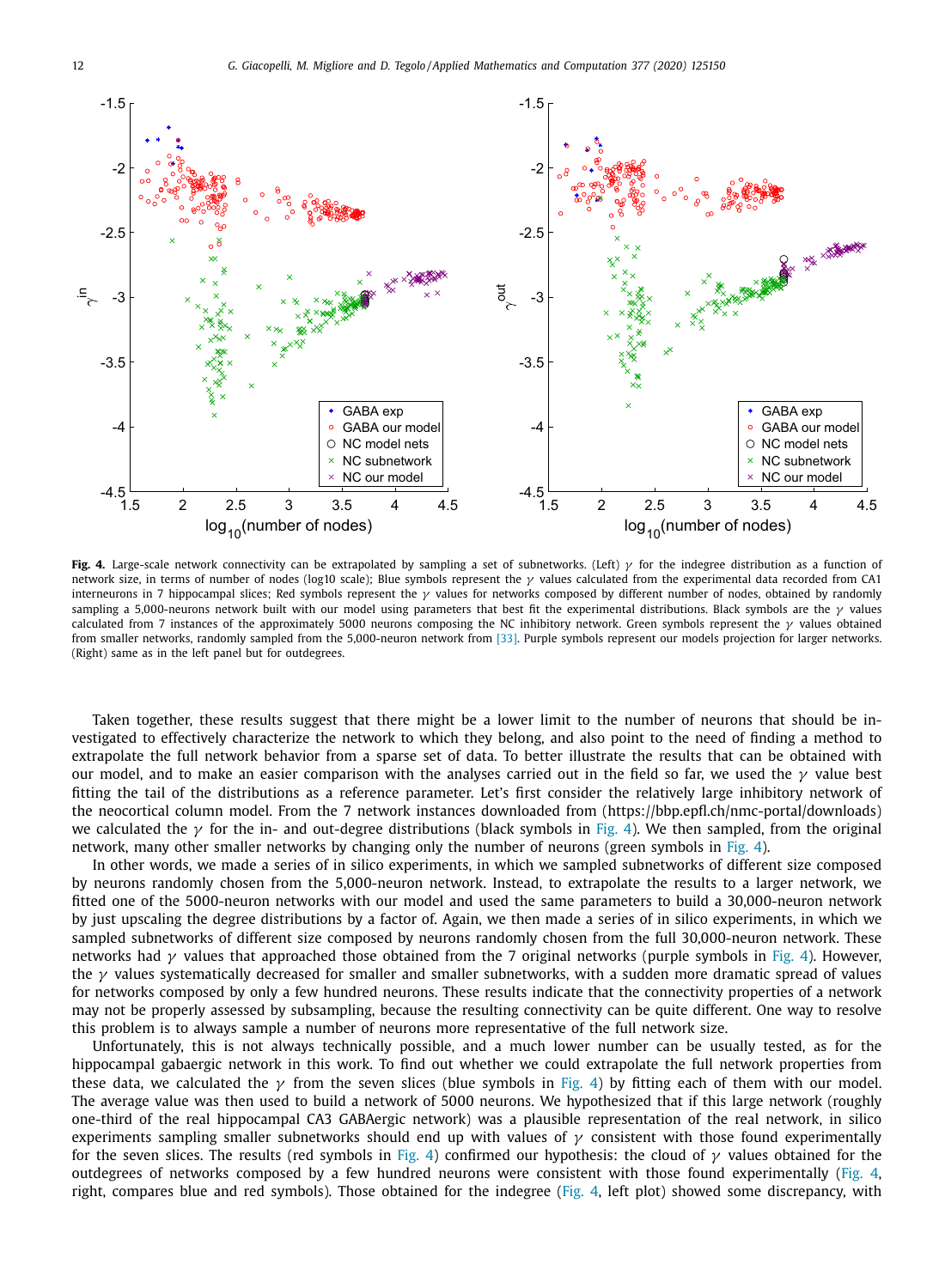<span id="page-12-0"></span>

**Fig. 5.** The new approach results in a quantitative agreement between model and data. A) Comparison between the survival functions of one of the NC datasets (solid lines) and our model (dotted lines) ( $p < .025$  for both the populations, with the Exc-Inh and Inh-Exc terms calculated from Kolmogorov-Smirnov distance). B) three representative experimental slices (solid lines) and three similar networks (dotted lines) extracted from the 5000 nodes network generated with our algorithm (*p* < .1 for orange, blue, and green traces calculated comparing γ distributions of best fits). (For interpretation of the references to colour in this figure legend, the reader is referred to the web version of this article.)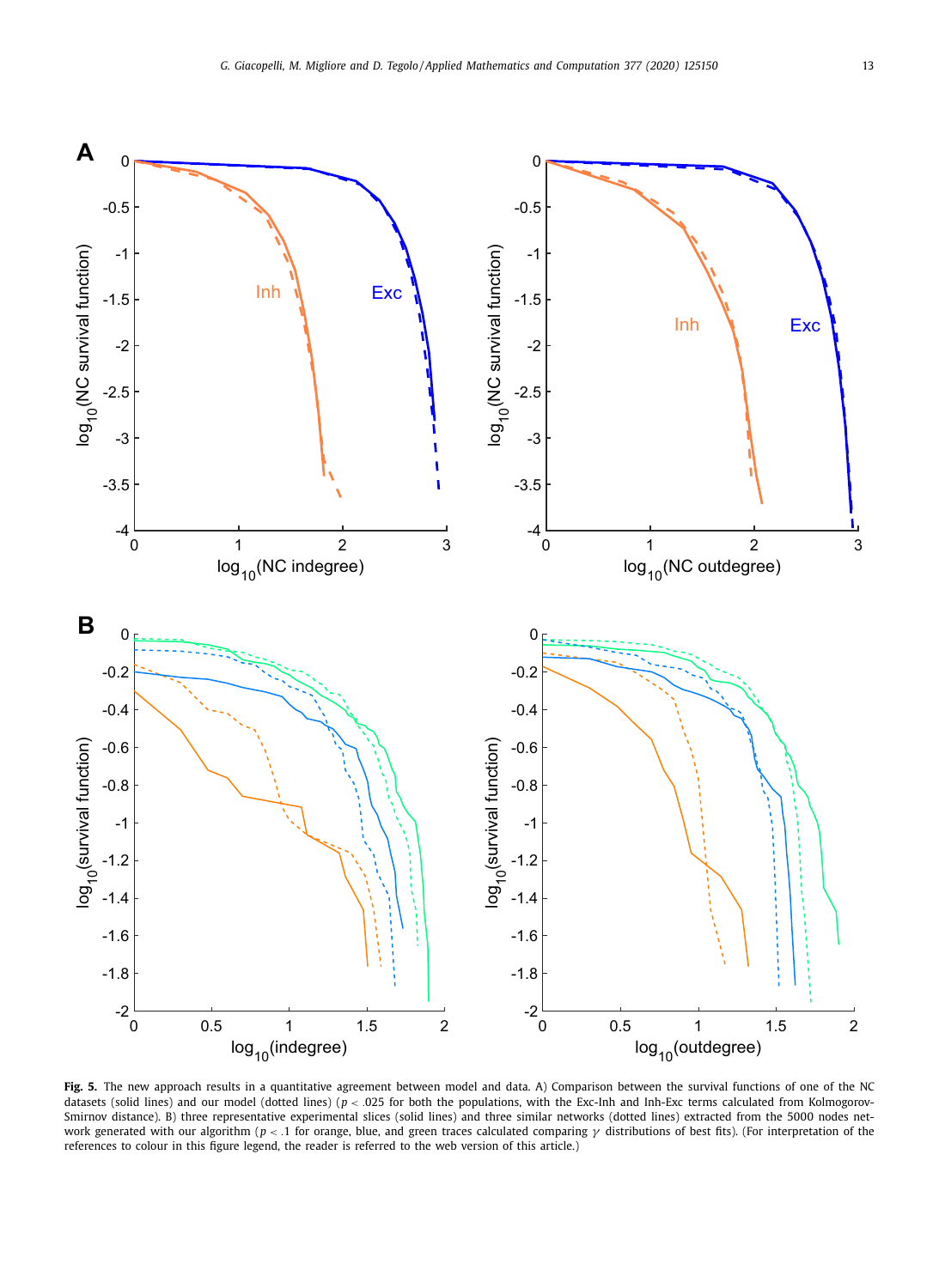<span id="page-13-0"></span>the experimental findings exhibiting less connectivity (i.e. higher  $\gamma$ ). This result suggests a bias in the number of observed incoming connections caused by the slicing process.

Furthermore, it suggests that to fully and correctly characterize a network's connectivity, it can be sufficient to analyze (with our model) several instances of a relatively smaller network, and then extrapolate these to a network size more representative of the real system. This approach should be applied whenever the real network size is much larger than the measured sample. Very large networks, such as an entire brain region, may not be sufficiently described by sampling only once even thousands of neurons. This is suggested by the gamma values obtained for inhibitory cortical networks larger than 5000 neurons (cyan symbols in [Fig.](#page-11-0) 4). In this case, the values keep increasing with the network size, in striking contrast with the hippocampal slices, which are relatively constant for networks larger than several hundreds of neurons. This suggests that the cortical column model may not represent the full connectivity properties of the corresponding entire cortical region.

A more detailed comparison between data and model is shown in [Fig.](#page-12-0) 5, here our model can quantitatively reproduce all in- and out-degree cumulative distributions for both the neocortical column model [\(Fig.](#page-12-0) 5A) and the experimental findings from hippocampal slices [\(Fig.](#page-12-0) 5B). The results for the hippocampal slices are particularly interesting because they show how the model can quantitatively capture the physiological variability observed experimentally by sparsely sampling a much bigger network. It is important to note that the distributions best reproducing the experimental data [\(Fig.](#page-12-0) 5B, dotted lines) were just found by sampling, from the full network, subnetworks with the same number of neurons recorded in the experiments. Although (by considering the  $\gamma$  distributions of the best fits) they are all statistically indistinguishable from their experimental counterpart, it should be stressed that these networks do not have the slicing effect observed for the indegrees. This can be explained by the fact that they were sampled from an intact network. In other words, the model is able to predict the real distribution that may be expected for a small subnetwork.

#### **5. Conclusions**

Several fundamental conclusions can be drawn from this work. First of all, it introduces a mathematical framework to quantitatively reproduce the entire range of a brain network's connectivity, a vital step to better understand information processing in the brain. Also, the proposed model is the only way available so far to extract the full network connectivity from a few sets of experimental recordings of small subnetworks, and it is able to provide an indication on whether experimentally tested subnetworks are a reasonable representation of the full system's connectivity. Furthermore, the model changes the paradigm with which large-scale model networks can be built, from probabilistic/empiric connections or limited (and most likely also misleading) data, to a process based on a rigorous theoretical background that can algorithmically generate networks composed by neurons connected as in the real systems. This is important because, as previously noted [\[34\],](#page-14-0) the degrees distribution is the only information necessary to fully characterize the general properties of a large network. Finally, this new theoretical framework gives the intriguing possibility to investigate in more details both functional and dysfunctional network connectivity properties. This aspect can have a paramount role in finding innovative methods or indicators to identify the most influential nodes within a network [\[35\],](#page-14-0) opening the way to design innovative molecular targets. From a more general point of view, the same framework described here for brain networks can also be applied to social networks [\[36\]](#page-14-0) and real-world complex networks [\[37,38\].](#page-14-0)

#### **6. Authors contributions**

G Giacopelli created and implemented the model and performed all analyses; D Tegolo conceived the study and contributed to the creation and implementation of the model; M Migliore conceived the study and wrote the manuscript, with contributions from all authors.

### **7. Data and materials availability**

All data used in this paper and the code implementing the model are available for public download in the live papers section of the Human Brain Project Brain Simulation Platform [https://humanbrainproject.github.io/hbp-bsp-live-papers/](https://humanbrainproject.github.io/hbp-bsp-live-papers/2020/giacopelli_et_al_2020/giacopelli_et_al_2020.html) [2020/giacopelli\\_et\\_al\\_2020/giacopelli\\_et\\_al\\_2020.html,](https://senselab.med.yale.edu/modeldb/enterCode?model=261881) and on ModelDB (https://senselab.med.yale.edu/modeldb/enterCode? model=261881).

#### **Acknowledgment**

We thank Rosa Cossart and Paolo Bonifazi for kindly providing the raw data on the hippocampal neurons. Editorial support, in an early version of the manuscript, was provided by Annemieke Michels of the Human Brain Project.

#### **References**

- [1] Y. [Zhang,](http://refhub.elsevier.com/S0096-3003(20)30119-3/sbref0001) P. [Xu,](http://refhub.elsevier.com/S0096-3003(20)30119-3/sbref0001) K. [Cheng,](http://refhub.elsevier.com/S0096-3003(20)30119-3/sbref0001) D. [Yao,](http://refhub.elsevier.com/S0096-3003(20)30119-3/sbref0001) Multivariate [synchronization](http://refhub.elsevier.com/S0096-3003(20)30119-3/sbref0001) index for frequency recognition of ssvep-based brain-computer interface, J. Neurosci. Methods 221 (2014) 32–40.
- [2] P. [Uhlhaas,](http://refhub.elsevier.com/S0096-3003(20)30119-3/sbref0002) W. [Singer,](http://refhub.elsevier.com/S0096-3003(20)30119-3/sbref0002) Abnormal neural oscillations and synchrony in [schizophrenia,](http://refhub.elsevier.com/S0096-3003(20)30119-3/sbref0002) Nat. Rev. Neurosci. 11 (2) (2010) 100–113.